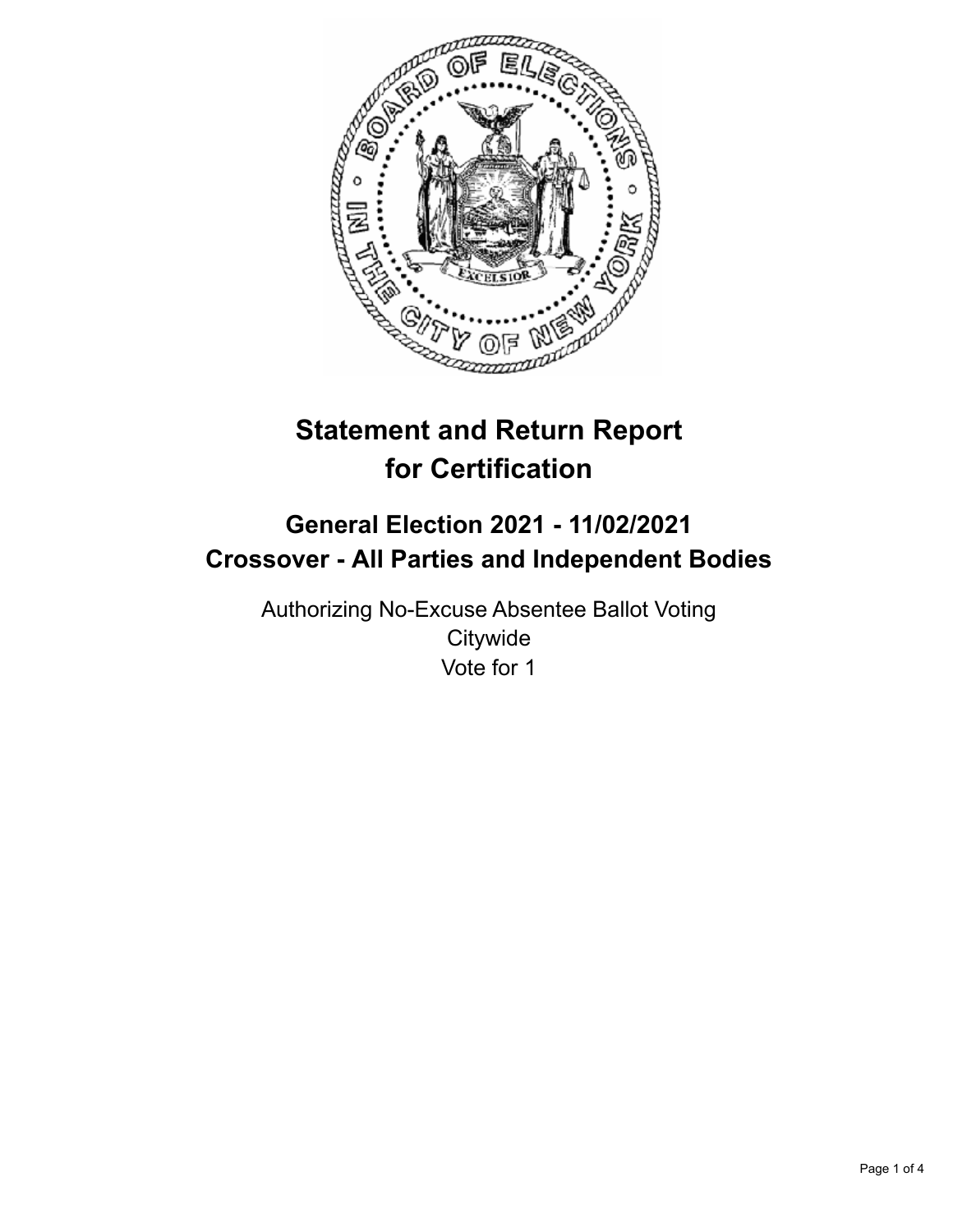

## **New York County**

| PUBLIC COUNTER                                           | 246,037 |
|----------------------------------------------------------|---------|
| <b>MANUALLY COUNTED EMERGENCY</b>                        | 12      |
| ABSENTEE / MILITARY                                      | 31,068  |
| AFFIDAVIT                                                | 2,100   |
| <b>Total Ballots</b>                                     | 279,217 |
| Less - Inapplicable Federal/Special Presidential Ballots | 0       |
| <b>Total Applicable Ballots</b>                          | 279,217 |
| <b>YES</b>                                               | 172,292 |
| <b>NO</b>                                                | 50,488  |
| <b>Total Votes</b>                                       | 222,780 |
| Unrecorded                                               | 56.437  |

### **Bronx County**

| <b>PUBLIC COUNTER</b>                                    | 119,351 |
|----------------------------------------------------------|---------|
| <b>MANUALLY COUNTED EMERGENCY</b>                        | 0       |
| ABSENTEE / MILITARY                                      | 8,993   |
| AFFIDAVIT                                                | 731     |
| <b>Total Ballots</b>                                     | 129,075 |
| Less - Inapplicable Federal/Special Presidential Ballots | 0       |
| <b>Total Applicable Ballots</b>                          | 129,075 |
| <b>YES</b>                                               | 54,449  |
| NO.                                                      | 41,834  |
| <b>Total Votes</b>                                       | 96,283  |
| Unrecorded                                               | 32,792  |

## **Kings County**

| <b>PUBLIC COUNTER</b>                                    | 326,241 |
|----------------------------------------------------------|---------|
| <b>MANUALLY COUNTED EMERGENCY</b>                        | 9       |
| ABSENTEE / MILITARY                                      | 17,570  |
| AFFIDAVIT                                                | 2,383   |
| <b>Total Ballots</b>                                     | 346,203 |
| Less - Inapplicable Federal/Special Presidential Ballots | 0       |
| <b>Total Applicable Ballots</b>                          | 346,203 |
| <b>YES</b>                                               | 158,421 |
| NO.                                                      | 92,308  |
| <b>Total Votes</b>                                       | 250,729 |
| Unrecorded                                               | 95.474  |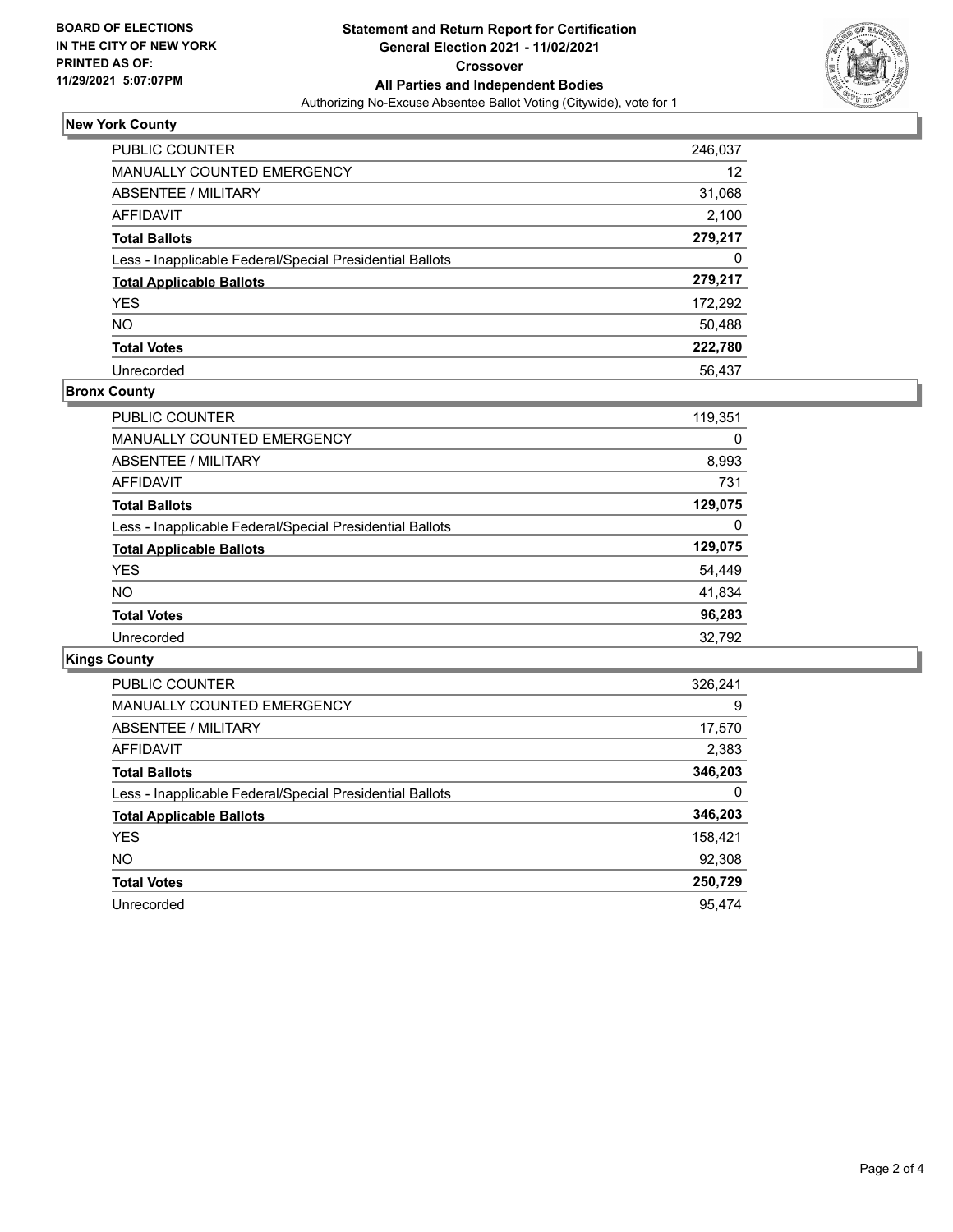

## **Queens County**

| <b>PUBLIC COUNTER</b>                                    | 263,688 |
|----------------------------------------------------------|---------|
| <b>MANUALLY COUNTED EMERGENCY</b>                        | 0       |
| ABSENTEE / MILITARY                                      | 22,294  |
| AFFIDAVIT                                                | 1,532   |
| <b>Total Ballots</b>                                     | 287,514 |
| Less - Inapplicable Federal/Special Presidential Ballots | 0       |
| <b>Total Applicable Ballots</b>                          | 287,514 |
| <b>YES</b>                                               | 126,706 |
| NO.                                                      | 110,512 |
| <b>Total Votes</b>                                       | 237,218 |
| Unrecorded                                               | 50.296  |

### **Richmond County**

| PUBLIC COUNTER                                           | 101,448 |
|----------------------------------------------------------|---------|
| MANUALLY COUNTED EMERGENCY                               | 2       |
| ABSENTEE / MILITARY                                      | 5,250   |
| AFFIDAVIT                                                | 463     |
| <b>Total Ballots</b>                                     | 107,163 |
| Less - Inapplicable Federal/Special Presidential Ballots | 0       |
| <b>Total Applicable Ballots</b>                          | 107,163 |
| <b>YES</b>                                               | 29,848  |
| NO.                                                      | 65,905  |
| <b>Total Votes</b>                                       | 95,753  |
| Unrecorded                                               | 11.410  |